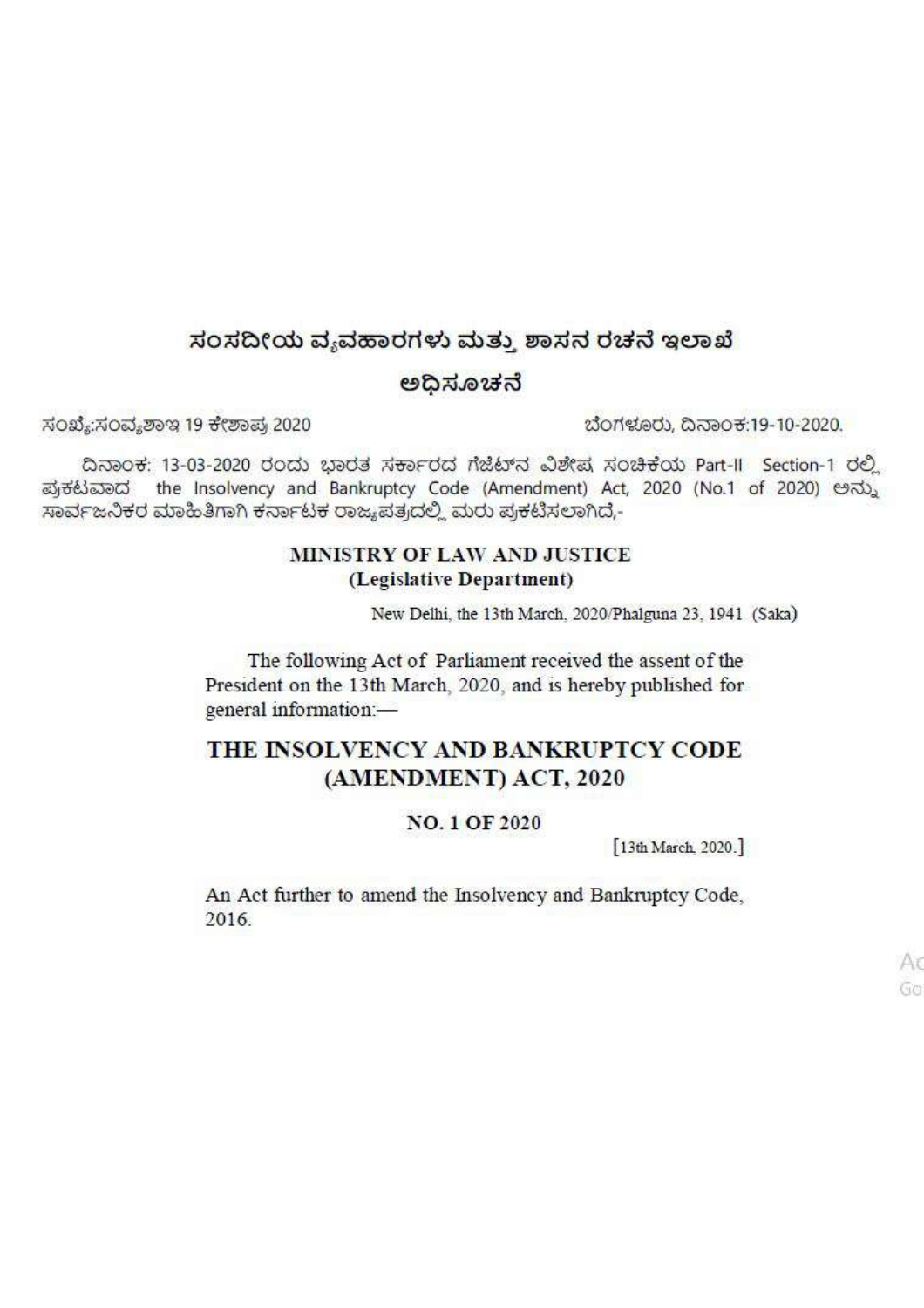BE it enacted by Parliament in the Seventy-first Year of the

Republic of India as follows:—

 **1.** (1) This Act may be called the Insolvency and Bankruptcy Code (Amendment) Act, 2020. Short title and commencement.

 (2) It shall be deemed to have come in force on the 28th day of December, 2019.

Amendment of section 5.

 **2.** In section 5 of the Insolvency and Bankruptcy Code, 31 of 2016. 2016 (hereafter referred to as the principal Act),—

(i)in clause (12), the proviso shall be omitted;

(ii) in clause (15), after the words "during the insolvency resolution process period" occurring at the end, the words "and such other debt as may be notified" shall be inserted.

Amendment of section 7.

 **3**. In section 7 of the principal Act, in sub-section (1), before the Explanation, the following provisos shall be inserted, namely:—

"Provided that for the financial creditors, referred to in clauses (a) and (b) of sub-section (6A) of section 21, an application for initiating corporate insolvency resolution process against the corporate debtor shall be filed jointly by not less than one hundred of such creditors in the same class or not less than ten per cent. of the total number of such creditors in the same class, whichever is less:

Provided further that for financial creditors who are allottees under a real estate project, an application for initiating corporate insolvency resolution process against the corporate debtor shall be filed jointly by not less than one hundred of such allottees under the same real estate project or not less than ten per cent. of the total number of suchallottees under the same real estate project, whichever is less:

Provided also that where an application for initiating the corporate insolvency resolution process against a corporate debtor has been filed by a financial creditor referred to in the first and second provisos and has not been admitted by the Adjudicating Authority before the commencement of the Insolvency and Bankruptcy Code (Amendment) Act, 2020, such application shall be modified to comply with the requirements of the first or second proviso within thirty days of the commencement of the said Act, failing which the application shall be deemed to be withdrawn before its admission.".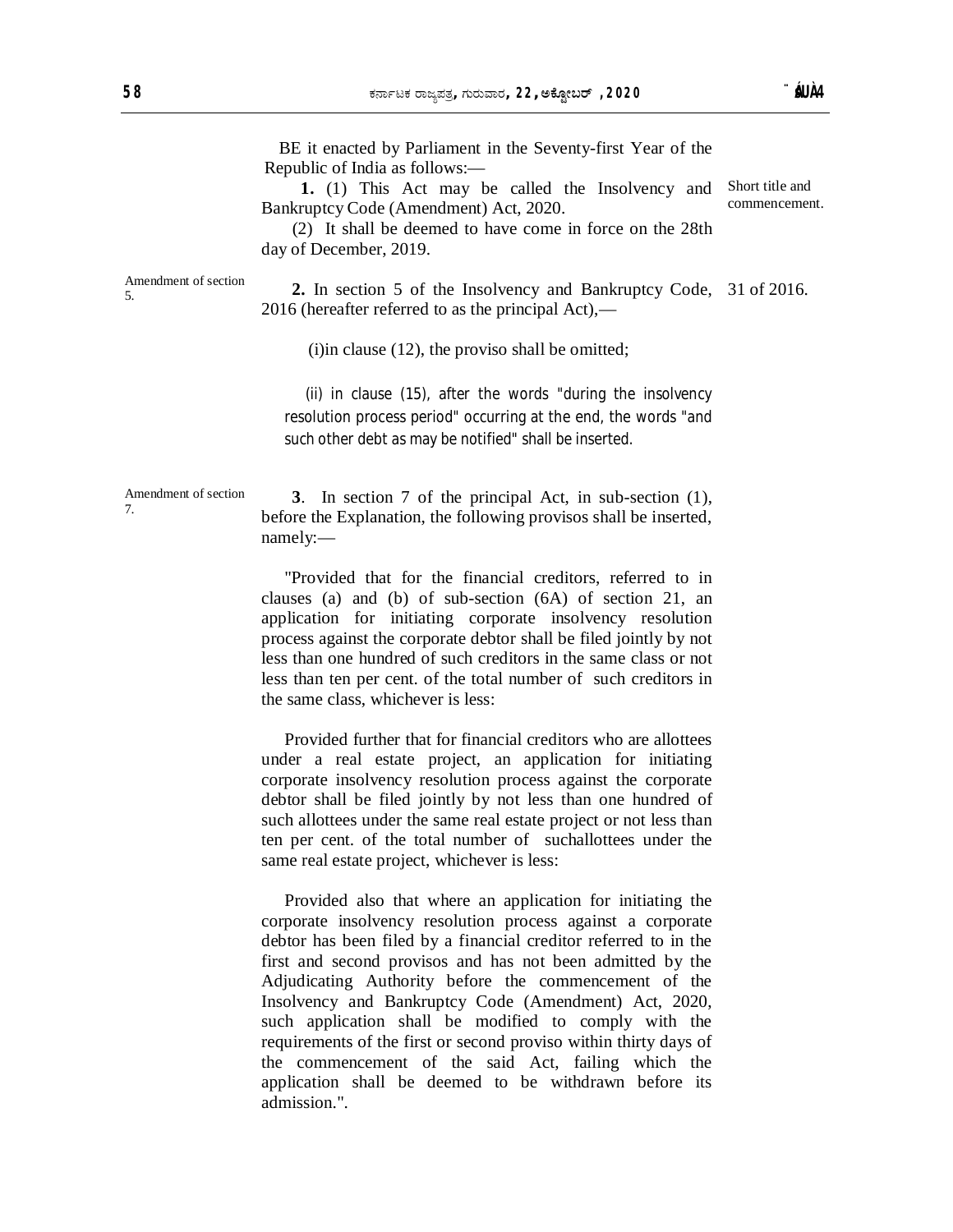| Amendment of section<br>11. | 4. In section 11 of the principal Act, the Explanation shall be<br>numbered as Explanation I and after Explanation I as so<br>numbered, the following Explanation shall be inserted,<br>namely:                                                                                                                                                                                                                                                                                                                                                                                                                                                                                                                                                                                             |
|-----------------------------|---------------------------------------------------------------------------------------------------------------------------------------------------------------------------------------------------------------------------------------------------------------------------------------------------------------------------------------------------------------------------------------------------------------------------------------------------------------------------------------------------------------------------------------------------------------------------------------------------------------------------------------------------------------------------------------------------------------------------------------------------------------------------------------------|
|                             | "Explanation II.—For the purposes of this section, it is<br>hereby clarified that nothing in this section shall prevent a<br>corporate debtor referred to in clauses (a) to (d) from initiating<br>corporate insolvency resolution process against another<br>corporate debtor.".                                                                                                                                                                                                                                                                                                                                                                                                                                                                                                           |
| Amendment of<br>section 14. | 5. In section 14 of the principal Act,—                                                                                                                                                                                                                                                                                                                                                                                                                                                                                                                                                                                                                                                                                                                                                     |
|                             | (a) in sub-section (1), the following Explanation shall be<br>inserted, namely:-                                                                                                                                                                                                                                                                                                                                                                                                                                                                                                                                                                                                                                                                                                            |
|                             | "Explanation.-For the purposes of this sub-section, it is<br>hereby clarified that notwithstanding anything contained in any<br>other law for the time being in force, a license, permit,<br>registration, quota, concession, clearances or a similar grant or<br>right given by the Central Government, State Government,<br>local authority, sectoral regulator or any other authority<br>constituted under any other law for the time being in force,<br>shall not be suspended or terminated on the grounds of<br>insolvency, subject to the condition that there is no default in<br>payment of current dues arising for the use or continuation of<br>the license, permit, registration, quota, concession, clearances<br>or a similar grant or right during the moratorium period;"; |
|                             | (b) after sub-section (2), the following sub-section shall be<br>inserted, namely:-                                                                                                                                                                                                                                                                                                                                                                                                                                                                                                                                                                                                                                                                                                         |
|                             | "(2A) Where the interim resolution professional or<br>resolution professional, as the case may be, considers the<br>supply of goods or services critical to protect and preserve                                                                                                                                                                                                                                                                                                                                                                                                                                                                                                                                                                                                            |

supply of goods or services critical to protect and preserve the value of the corporate debtor and manage the operations of such corporate debtor as a going concern, then the supply of such goods orservices shall not be terminated, suspended or interrupted during the period of moratorium, except where such corporate debtor has not paid dues arising from such supply during the moratorium period or in such circumstances as may be specified.";

(c) in sub-section (3), for clause (a), the following clause shall be substituted, namely:—

"(a) such transactions, agreements or other arrangements as may be notified by the Central Government in consultation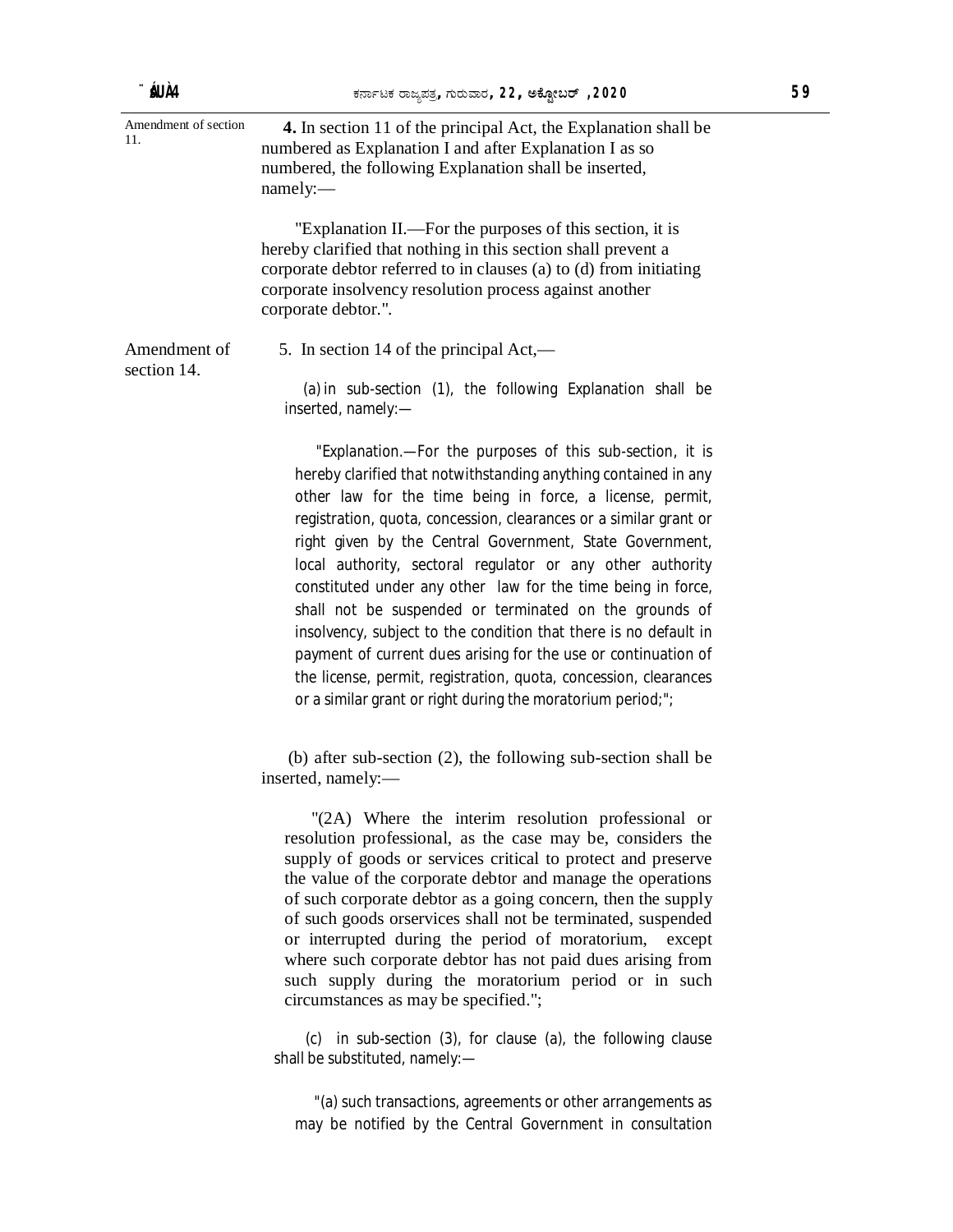with any financial sector regulator or any other authority;".

 **6.** In section 16 of the principal Act, in sub-section (1), for the words "within fourteen days from the insolvency commencement date", the words "on the insolvency commencement date" shall be substituted. Amendment of section 16.

 **7.** In section 21 of the principal Act, in sub-section (2), in the second proviso, after the words "convertible into equity shares", the words "or completion of such transactions as may be prescribed," shall be inserted.

 **8.** In section 23 of the principal Act, in sub-section (1), for the proviso, the following proviso shall be substituted, namely:—

"Provided that the resolution professional shall continue to manage the operations of the corporate debtor after the expiry of the corporate insolvency resolution process period, until an order approving the resolution plan under subsection (1) of section 31 or appointing a liquidator under section 34 is passed by the Adjudicating Authority.".

 **9.** In section 29A of the principal Act,—

(i) in clause (c), in the second proviso, in Explanation I, after the words, "convertible into equity shares", the words "or completion of such transactions as may be prescribed," shall be inserted;

(ii) in clause (j), in Explanation I, in the second proviso, after the words "convertible into equity shares", the words "or completion of such transactions as may be prescribed," shall be inserted.

**10.** After section 32 of the principal Act, the following section shall be inserted, namely:—

"32A. (1) Notwithstanding anything to the contrary contained in this Code or any other law for the time being in force, the liability of a corporate debtor for an offence committed prior to the commencement of the corporate insolvency resolution process shall cease, and the corporate debtor shall not be prosecuted for such an offence from the date the resolution plan has been approved by the Adjudicating Authority under section 31, if the resolution plan results in the change in the management or control of the corporate debtor to a person who was not—

(a) a promoter or in the management or control of the corporate debtor or a related party of such a person; or

Amendment of section 21.

Amendment of section 23.

Amendment of section 29A.

> Insertion of new section 32A.

Liability for prior offences, etc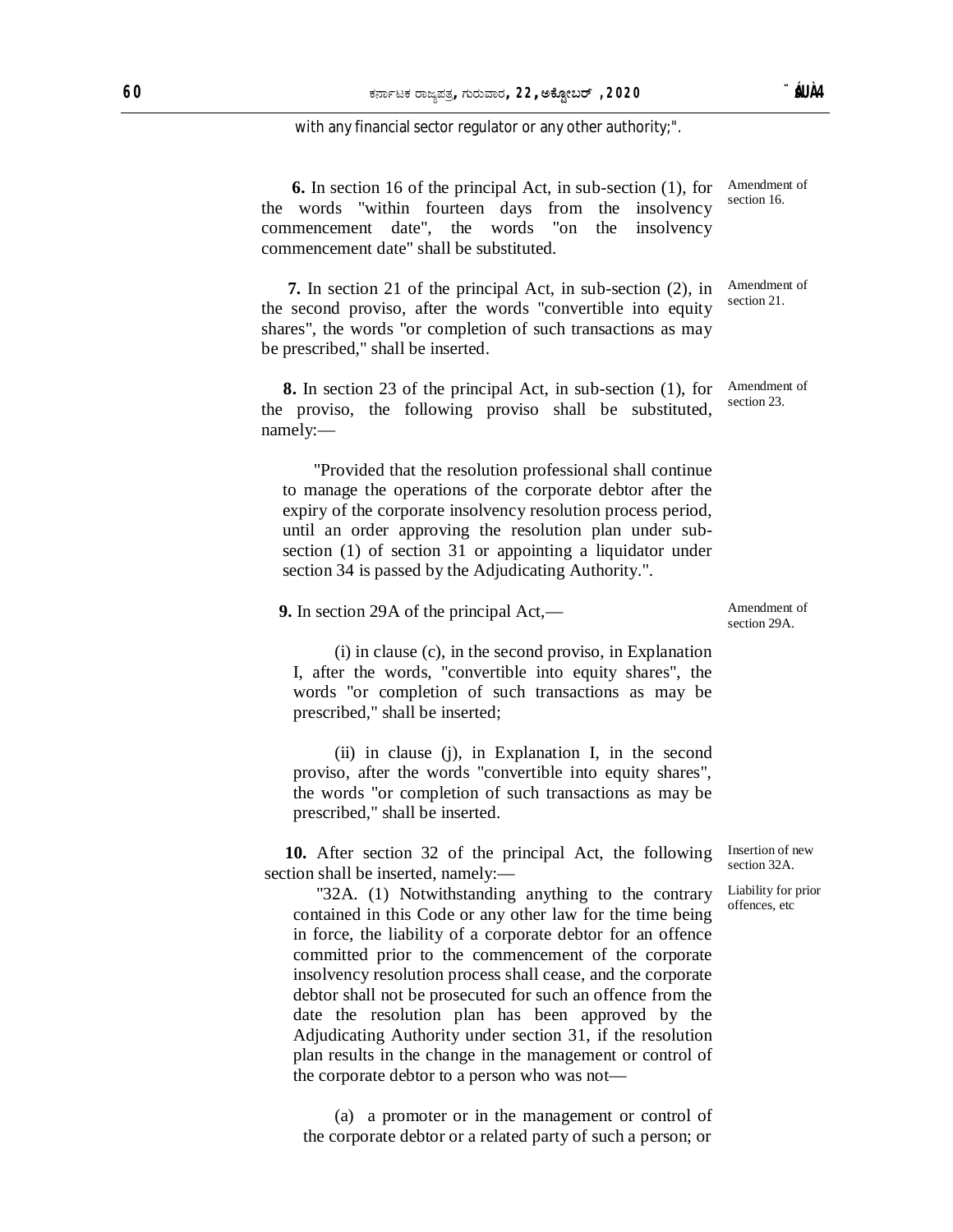(b) a person with regard to whom the relevant investigating authority has, on the basis of material in its possession, reason to believe that he had abetted or conspired for the commission of the offence, and has submitted or filed a report or a complaint to the relevant statutory authority or Court:

Provided that if a prosecution had been instituted during the corporate insolvency resolution process against such corporate debtor, it shall stand discharged from the date of approval of the resolution plan subject to requirements of this sub-section having been fulfilled:

 Provided further that every person who was a "designated partner" as defined in clause (j) of section 2 of the Limited Liability Partnership Act, 2008, or an "officer who is in default", as defined in clause (60) of section 2 of the Companies Act, 2013, or was in any manner incharge of, or responsible to the corporate debtor for the conduct of its business or associated with the corporate debtor in any manner and who was directly or indirectly involved in the commission of such offence as per the report submitted or complaint filed by the investigating authority, shall continue to be liable to be prosecuted and punished for such an offence committed by the corporate debtor notwithstanding that the corporate debtor's liability has ceased under this sub-section.

(2) No action shall be taken against the property of the corporate debtor in relation to an offence committed prior to the commencement of the corporate insolvency resolution process of the corporate debtor, where such property is covered under a resolution plan approved by the Adjudicating Authority under section 31, which results in the change in control of the corporate debtor to a person, or sale of liquidation assets under the provisions of Chapter III of Part II of this Code to a person, who was not—

(i) a promoter or in the management or control of the corporate debtor or a related party of such a person; or

(ii) a person with regard to whom the relevant investigating authority has, on the basis of material in its possession reason to believe that he had abetted or conspired for the commission of the offence, and has submitted or filed a report or a complaint to the relevant statutory authority or Court.

Explanation.—For the purposes of this sub-section, it is hereby clarified that,—

6 of 2009.

18 of 2013.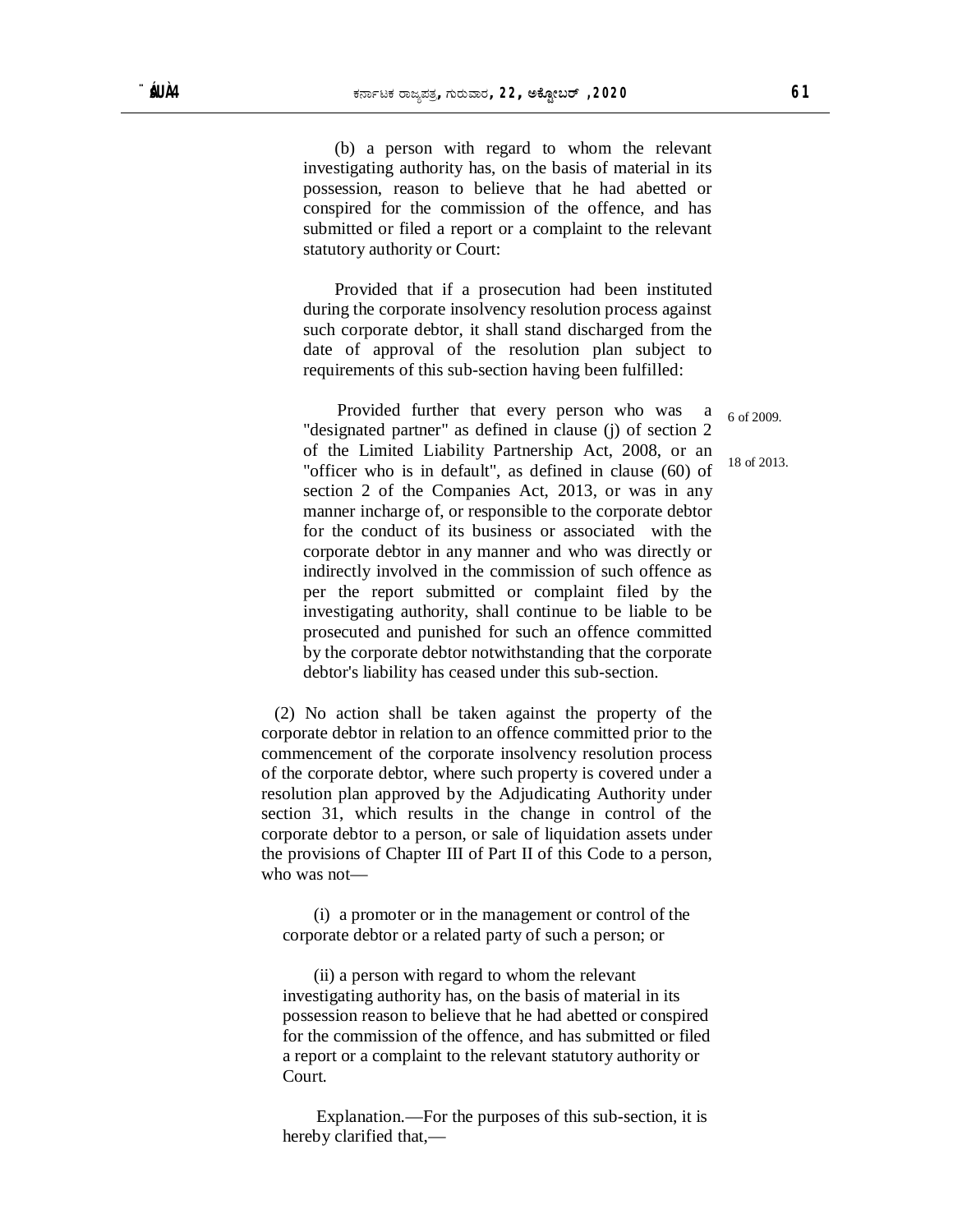(i)an action against the property of the corporate debtor in relation to an offence shall include the attachment, seizure, retention or confiscation of such property under such law as may be applicable to the corporate debtor;

(ii) nothing in this sub-section shall be construed to bar an action against the property of any person, other than the corporate debtor or a person who has acquired such property through corporate insolvency resolution process or liquidation process under this Code and fulfils the requirements specified in this section, against whom such an action may be taken under such law as may be applicable.

 (3) Subject to the provisions contained in sub-sections (1) and (2), and notwithstanding the immunity given in this section, the corporate debtor and any person who may be required to provide assistance under such law as may be applicable to such corporate debtor or person, shall extend all assistance and cooperation to any authority investigating an offence committed prior to the commencement of the corporate insolvency resolution process.".

Amendment of section 227.

**11.** In section 227 of the principal Act,—

(i) for the words "examined in this Code", the words "contained in this Code" shall be substituted;

(ii) the following Explanation shall be inserted, namely:—

"Explanation.—For the removal of doubts, it is hereby clarified that the insolvency and liquidation proceedings for financial service providers or categories of financial service providers may be conducted with such modifications and in such manner as may be prescribed.".

**12.** In section 239 of the principal Act, in sub-section (2), after clause (f), the following clauses shall be inserted, namely:—

Amendment of section 239.

"(fa) the transactions under the second proviso to subsection (2) of section 21;

(fb) the transactions under Explanation I to clause (c) of section 29A;

(fc) the transactions under the second proviso to clause (j) of section 29A;".